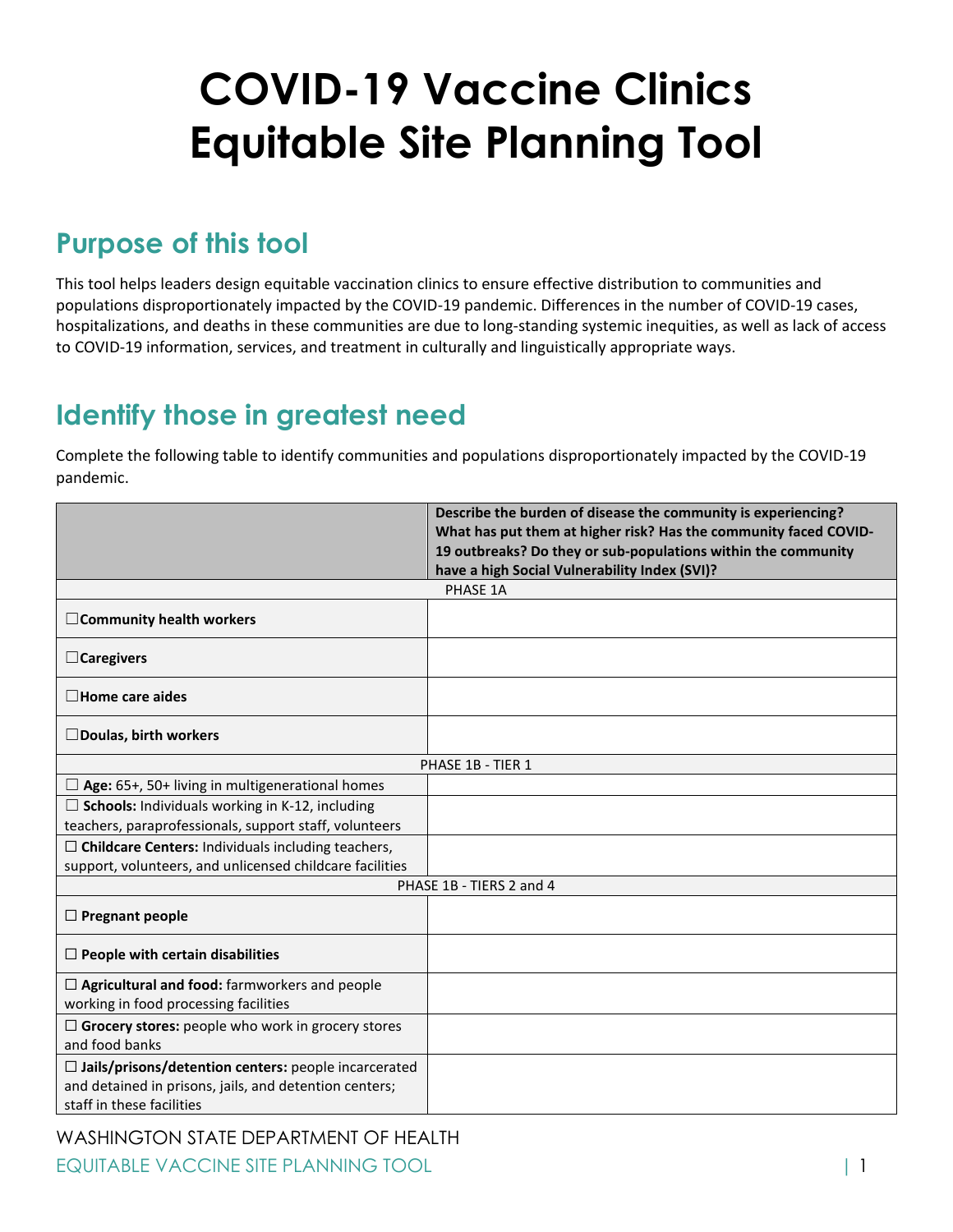|                                                                    | Describe the burden of disease the community is experiencing?    |
|--------------------------------------------------------------------|------------------------------------------------------------------|
|                                                                    | What has put them at higher risk? Has the community faced COVID- |
|                                                                    | 19 outbreaks? Do they or sub-populations within the community    |
|                                                                    | have a high Social Vulnerability Index (SVI)?                    |
| $\Box$ Public transit: workers who facilitate the transport        |                                                                  |
| of people; bus, train, ferry, airport, taxies, limos,              |                                                                  |
| rideshares                                                         |                                                                  |
| $\Box$ First responders: firefighters, law enforcement,            |                                                                  |
| social workers                                                     |                                                                  |
| $\Box$ Housing <sup>2</sup> : Individuals or families experiencing |                                                                  |
| homelessness and housing insecurity <sup>2</sup>                   |                                                                  |
| $\Box$ Group homes: people living in group homes for               |                                                                  |
| people with disabilities                                           |                                                                  |
|                                                                    |                                                                  |
| PHASE 1B - TIER 3                                                  |                                                                  |
| $\Box$ Co-morbidities: People 16 years or older with 2 or          |                                                                  |
| more co-morbidities or underlying conditions                       |                                                                  |
|                                                                    | PRIORITY ACROSS ALL PHASES                                       |
| $\Box$ Race/ethnicity:                                             |                                                                  |
| □ Black/ African American                                          |                                                                  |
|                                                                    |                                                                  |
| $\Box$ American Indian/Alaska Native and Urban Indian              |                                                                  |
| Population                                                         |                                                                  |
| $\Box$ Latinx                                                      |                                                                  |
| $\Box$ Native Hawaiian and Pacific Islander                        |                                                                  |
| $\Box$ Asian American                                              |                                                                  |
| $\Box$ Disability: Individuals with disabilities, impairments,     |                                                                  |
| or limitations                                                     |                                                                  |
| $\Box$ National origin: Immigrants and refugees,                   |                                                                  |
| undocumented persons                                               |                                                                  |
| $\Box$ Religion: Faith-based communities and marginalized          |                                                                  |
| groups                                                             |                                                                  |
| □ Gender identity/sexual orientation: LGBTQ+                       |                                                                  |
| community                                                          |                                                                  |
| $\Box$ Geographic location: individuals living in hard to          |                                                                  |
| reach, rural, and frontier communities                             |                                                                  |
| $\Box$ Underemployed: People who are underemployed or              |                                                                  |
| unemployed                                                         |                                                                  |
| $\Box$ No health insurance: People who have no health              |                                                                  |
| insurance or health care home                                      |                                                                  |
| $\Box$ Language/literacy: Individuals with limited English         |                                                                  |
| proficiency                                                        |                                                                  |
| $\Box$ Military: Veterans or people in the military                |                                                                  |
| $\square$ Sex/gender: Women                                        |                                                                  |

<sup>1</sup>Types of **disabilities:** Vision, movement, thinking, remembering, learning, communicating, hearing, mental health, social relationships <sup>2</sup> Reasons for housing insecurity: cost of living, unsafe/unhealthy housing, houselessness (chronic, transitional, episodic), family instability (youth in foster care system, individuals/families in domestic violence shelters)

For updated information about who is eligible for vaccine and when, visit: <https://www.doh.wa.gov/Emergencies/COVID19/VaccineInformation/AllocationandPrioritization>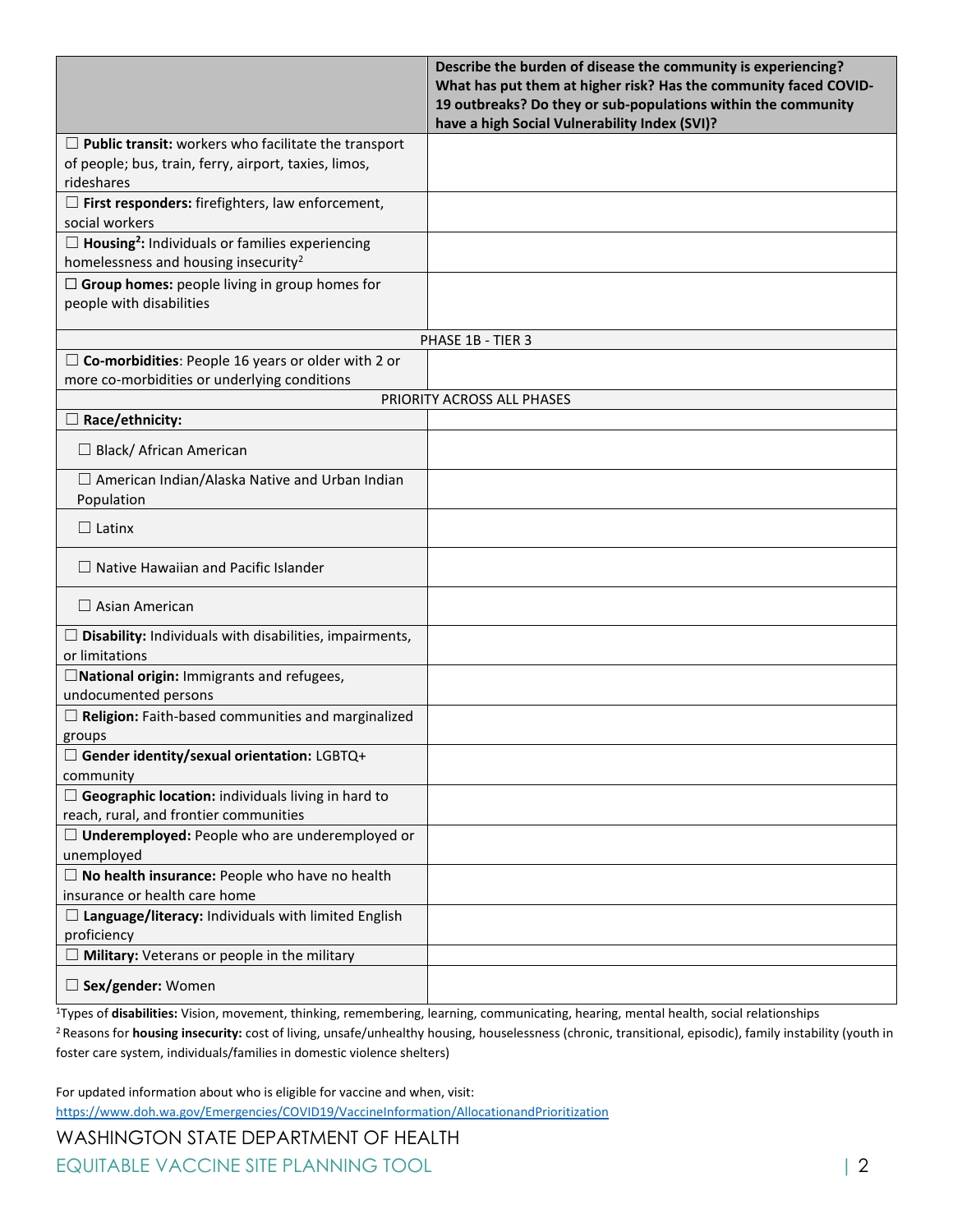# **Site selection & access**

1. From the communities you've identified, how will you choose the clinic site to ensure they can easily access? (e.g. going to the community rather than them coming to you).

*Consider using data tools like the [Washington Tracking Network](https://fortress.wa.gov/doh/wtn/WTNIBL/)'s COVID-19 [Social Vulnerability Index](https://fortress.wa.gov/doh/wtn/WTNIBL/) (SVI)*

2. Once you've chosen a geographic area of priority, how will you choose specifically what venue is most strategic to be equitable for communities most harmed by COVID-19?

*Consider faith-based centers (e.g. churches, mosques), community centers, community health clinics, adult family homes, senior housing.*

3. Once you've chosen a site, how will you ensure people in the local community and those in the priority communities you want to engage are able to get their vaccines from the clinic?

*Consider working with and providing advance notice to local community partners (e.g. community-based organizations, federally funded health clinics, etc.) to expand reach into different sub-populations, and specifically allocate percentage of appointments (or develop voucher system) for communities most harmed. This can support ensuring those with limited English proficiency, elders, and other communities facing access barriers to reserve appointments through existing relationships they have with local partners and ease challenges navigating technology and appointment systems.*

4. Have you identified channels of communication that will directly reach most harmed communities in culturally and linguistically appropriate ways?

*Consider local ethnicity-based media channels (e.g. radio stations, TV channels), local ethnic grocery stores, and social media channels to inform the community in their primary language of an upcoming clinic event, the dates and hours of operation, how to schedule an appointment, and examples of identification required when they arrive (and how it will be used).*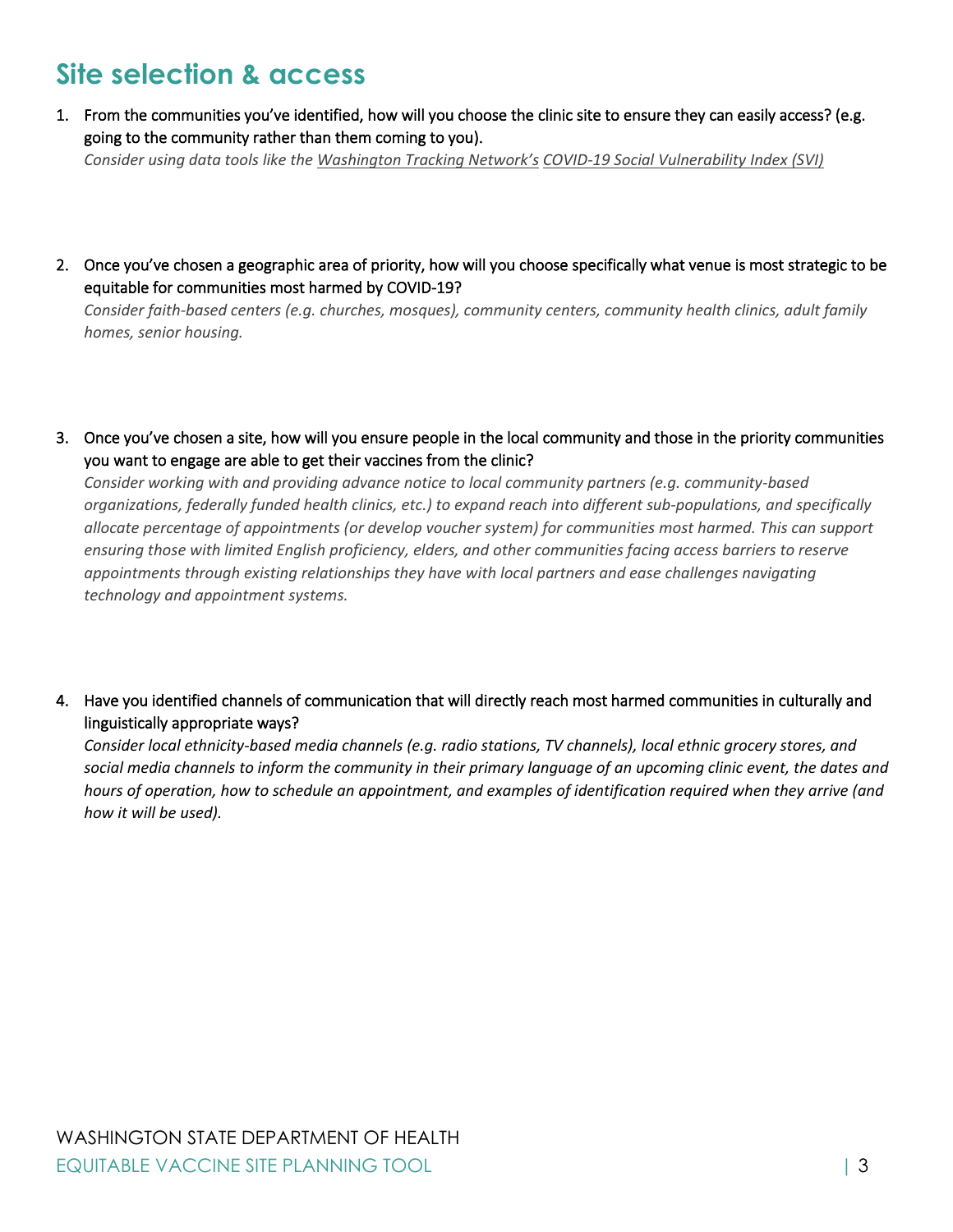# **Site allocation & distribution**

#### 1. How will you ensure clinic appointments are filled by those most vulnerable to COVID-19 and you effectively partner with trusted community messengers?

*Consider establishing a separate line or link for community partners to fill a protected percentage of appointments – at least 20 percent – to ensure those who have experienced disproportionate COVID-19 burden and high social vulnerability are able to get the vaccine; an entire day's worth of appointments may also be made available to trusted community partners as part of special clinic days. As needed, utilize US Census data and COVID-19 cases per capita on the city and town level to inform specific allocation in appointments for certain communities. Finalize plans with your community partner(s) to ensure meaningful collaboration.*

2. How will you ensure people regardless of citizenship or immigration status – all people living and working in Washington – receive same access to the vaccine as U.S. citizens in the phase they qualify and without cost as a barrier?

*Consider all forms of proof of residency and unique needs of communities near state lines. Be proactive in communicating immigration status does not affect vaccine eligibility.*

3. How will you collect public disaggregated data of who is getting vaccine at each site to prevent inequitable distribution and meet your equity goals?

*Collect demographic information by age, race/ethnicity, disability, etc. at the time of making an appointment or at point-of-care. Utilize data to monitor inequities and support equity planning.*

# **Site logistics**

1. How can you ensure alternative and accessible options are featured at your site for participants with disabilities and with restrictive schedules?

*Consider offering walk-up and drive-thru slots with or without an appointment and outside business hours to provide equitable vaccine clinic options. Review [information on accessible healthcare](https://nwadacenter.org/audience/healthcare-access) and [tips for accessible drive-thru sites.](https://nwadacenter.org/factsheet/accessibility-drive-thru-medical-sites)*

2. How will you ensure any issues either on-site, raised by community members in planning, or during clinic operating hours are properly addressed?

*Consider creating local community mitigation teams (e.g. clergy, business owners, community-based organizations, youth leaders) to develop strategies and make plans for equity and effectiveness.*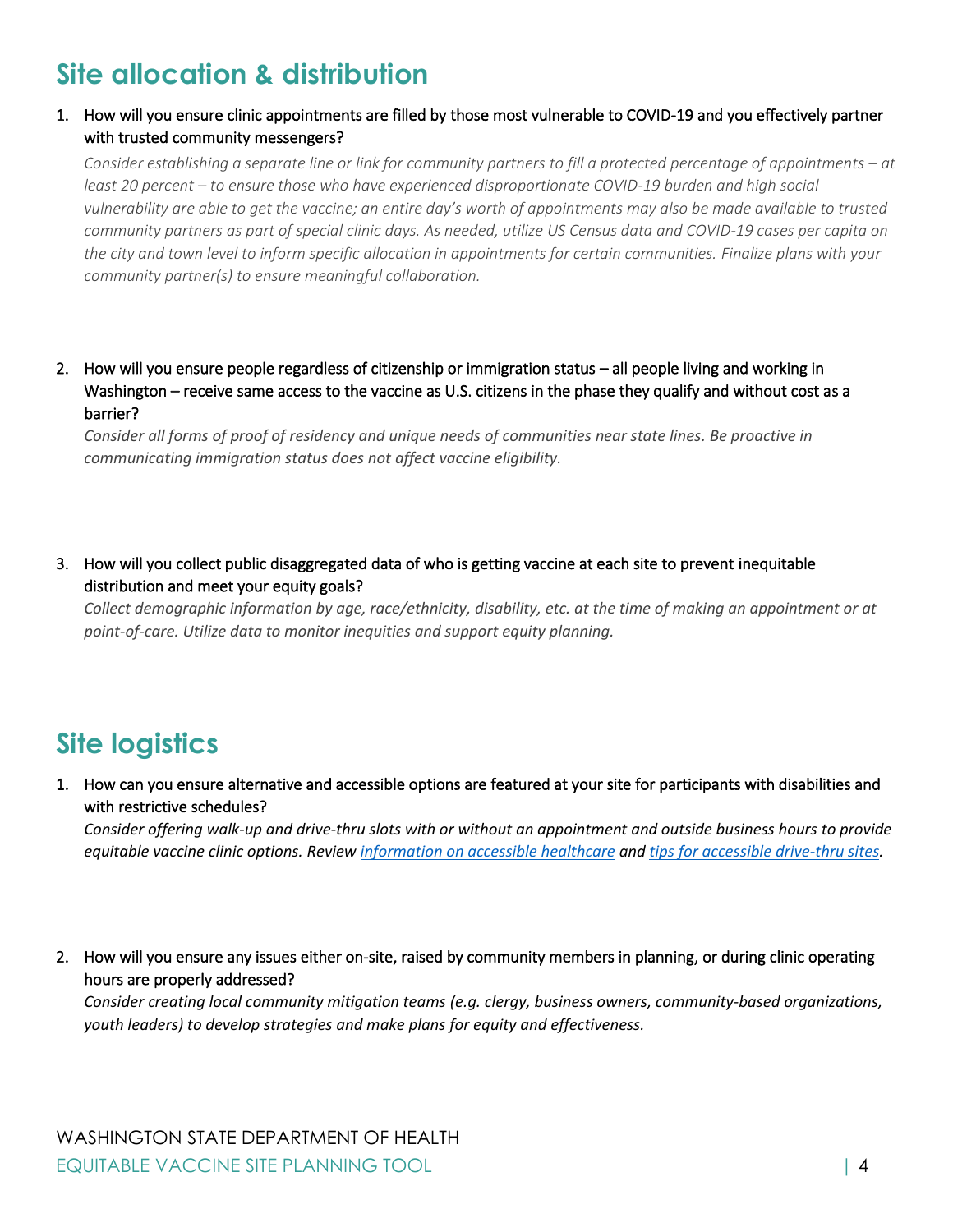- 3. How will you coordinate partnerships with transportation services for your site, and ensure bilingual staff and/or inperson interpreter services for top languages (*[OFM population estimates](https://ofm.wa.gov/washington-data-research/population-demographics/population-estimates)*) and ASL for accessibility?
- 4. How will you create access points for priority lanes and/or through scheduling for people with disabilities, paratransit, home health associates, etc.?
- 5. Will you deploy mobile vaccine teams? If not, how will you plan to reach most vulnerable populations with limited mobility and who are home-bound?
- 6. How will you plan for adequate staffing and needed on-site support, such as customer service triage for nonappointment participants, healthcare interpreters, emergency personnel, line monitors, etc.?

*Consider reaching out to local community college university, nursing programs or other departments, and faith-based centers for additional workers and volunteers*.

#### **Partnerships & Outreach**

7. Have you had direct outreach to organizations who serve eligible groups in previous, current or impending phase and tier of the vaccine allocation plan?

*Consider outreach to organizations that may be missed by other channels (e.g. community health worker networks, libraries, senior centers, faith-based communities, etc.)*

8. How are you involving representatives of marginalized communities in planning and providing them compensation for their partnership?

*Consider incorporating them into existing bodies (e.g. workgroups, Reopening Advisory Boards) rather than creating separate subsidiary groups for them.*

9. Have you recruited culturally responsive and aware workers (CHW model) that reflects the community and to serve as COVID-19 appointment navigators?

*Consider also allocating a percentage of appointments for these navigators per event, and keep on-hand resources like [I-Speak Cards](https://www.wascla.org/ispeak/) and [posters](https://www.dhs.gov/sites/default/files/publications/blue-campaign/materials/posters/bc-poster-18x24-ispeak.pdf) for those who need it.*